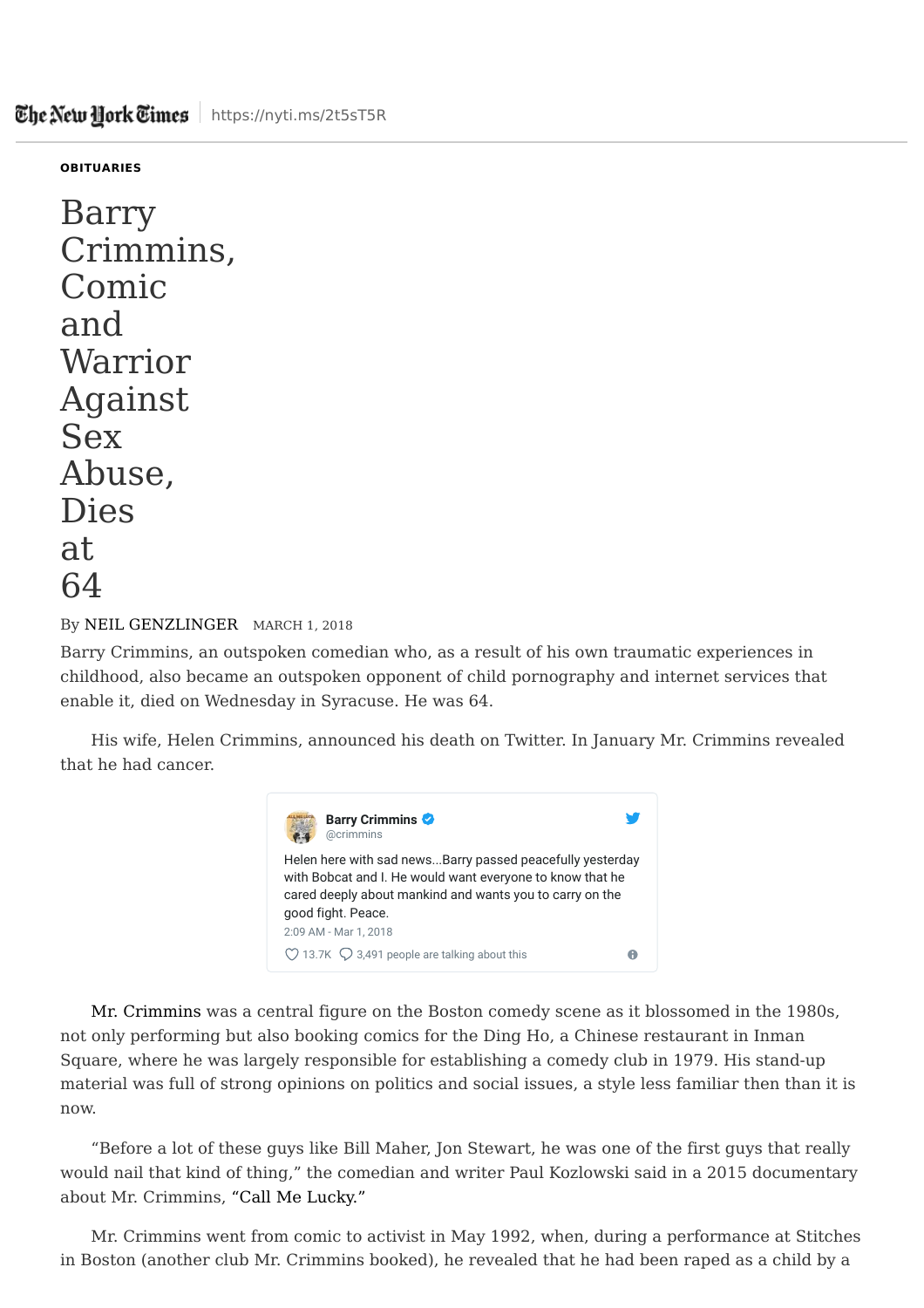man who knew his babysitter. The Boston Globe called the admission "perhaps the most highly charged and soul-baring monologue ever staged in one of the city's comedy clubs."

He later wrote about the subject for The Boston Phoenix.

Mr. Crimmins became alarmed when he went to research sexual abuse on the just-evolving internet and found that child pornographers were trading images and observations in the newly created chat rooms of AOL.

By 1995 he was expert enough in the subject that he testified before the Senate Judiciary Committee, calling AOL "the key link in a network of child-pornography traffickers" that was growing rapidly. At the time, many of the senators had only a vague knowledge of the internet and its dangers.

"The proliferation of child-pornography trafficking has created an anonymous pedophile superstore," he told them.

Investigators and AOL began cracking down on the abuses. Mr. Crimmins recently expressed some satisfaction with the role he had played in bringing the problem to light.

"There's kids who would have been harmed who weren't harmed," he told The Globe. "The bus never hit them."

Mr. Crimmins was born on July 3, 1953, in Kingston, N.Y., to Phillip Crimmins and Margaret Hooe. He grew up in Skaneateles, N.Y., in the Finger Lakes region near Syracuse.

" 'Skaneateles' is an Indian word that means 'beautiful lake surrounded by fascists,' " Mr. Crimmins used to say in a typically caustic joke.

He was raised in the Roman Catholic Church and was no fan of it, often skewering it in his act. He was also no fan of Ronald Reagan, who assumed the presidency in January 1981 just as Mr. Crimmins's career was accelerating.

"Our international policies under Reagan are great," he joked. "Central American policy's tremendous: If people are hungry, kill them."

At the Ding Ho he booked comedians like Steven Wright, Paula Poundstone and Bobcat Goldthwait while also pursuing his own stand-up career.

"He wasn't the most successful comedian in Boston," Dana Gould, a writer and comedian, said in "Call Me Lucky," which was directed by Mr. Goldthwait. "He was like the president of the scene."

Mr. Crimmins also opened for the singer-songwriter Jackson Browne on a 1988 tour, as well as for other musicians like Billy Bragg. But as the 1980s gave way to the 1990s, friends noticed that Mr. Crimmins's stage act was growing less funny and more harsh, full of ranting and badgering of audience members, as if wrestling with some kind of inner demon.

Then came his confessional performance in 1992. Mr. Goldthwait told The New York Times in 2015 that he first started thinking about making a movie out of Mr. Crimmins's story years ago, initially envisioning a scripted film. But his friend Robin Williams suggested that he try it as a documentary. Mr. Crimmins didn't hold back, Mr. Goldthwait said.

"He really opened up his whole life to me, and he trusted me," he said in a telephone interview.

The two had known each other since Mr. Goldthwait and his friend Tom Kenny — who, like Mr. Crimmins, had grown up near Syracuse — asked if they could perform at a comedy show Mr. Crimmins had established in Skaneateles. Mr. Crimmins put them onstage even though they were